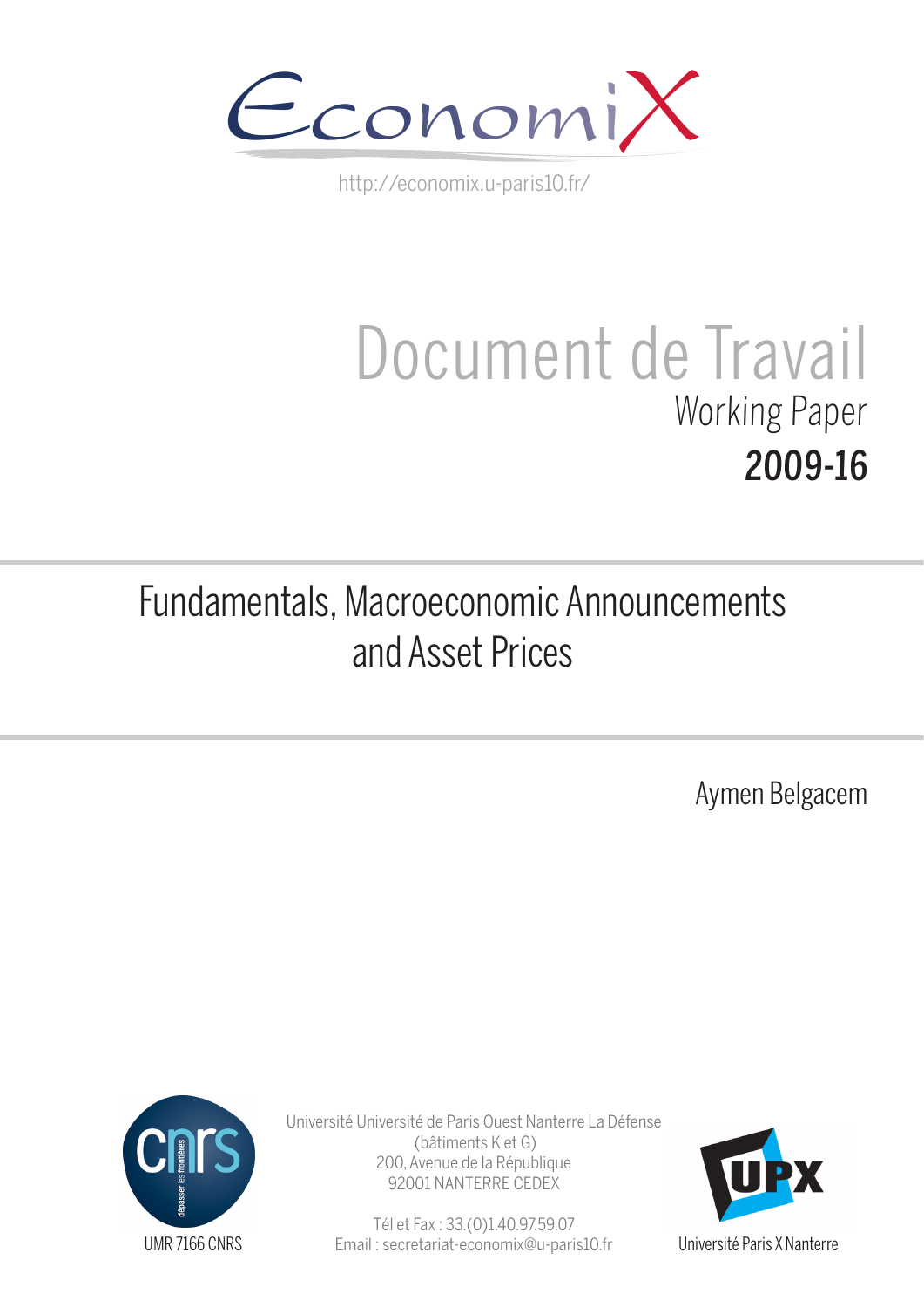# Fundamentals, Macroeconomic Announcements and Asset Prices

Aymen Belgacem∗ †

September 2008

#### Abstract

The aim of this paper is to study the impact of macroeconomic announcements on asset prices, with the objectives of both measuring the average response of stock returns to macroeconomic news surprises, and explaining the sources of such a reaction. To assess the importance of scheduled French and US macroeconomic announcements, Stock returns are analyzed on the French stock market. It is shown that, according to previous studies, there is little evidence of the reaction of the market to those surprises. News about inflation, U.S consumption and real economic activity are specially expected by investors. It confirms the leading role of the U.S. economy and in particular of U.S. consumers in determining the development of the world economy and the dynamics of stock markets. Results also show that unexpected positive surprise in the unemployment rate causes a cut on future excess returns and future dividends. The opposite reaction is observed from the housing starts indicator. The consumer price index appears to have an impact not only on future excess returns, but also on future real interest rates.

Keywords: Asset Prices; Macroeconomic Announcements, Event-Study.

JEL Classification: E44, G14, G12.

<sup>∗</sup>EconomiX, UMR-7166, Université Paris Ouest Nanterre La Défense, 200 avenue de la République, 92000 Nanterre Cedex. E-mail:aymen.belgacem@u-paris10.fr. Tel:+33140975962, Fax:+33140975973

<sup>†</sup> I am grateful to Florian Ielpo, Karim Jemai and Mérièm Chaouachi for helping me to collect the very large data necessary for this research. Thanks also go to Tom Doan and Fredj Jawadi for their help in Rats programming. Finally special thanks to Hélène Raymond for support and helpful comments. Any errors are of course mine.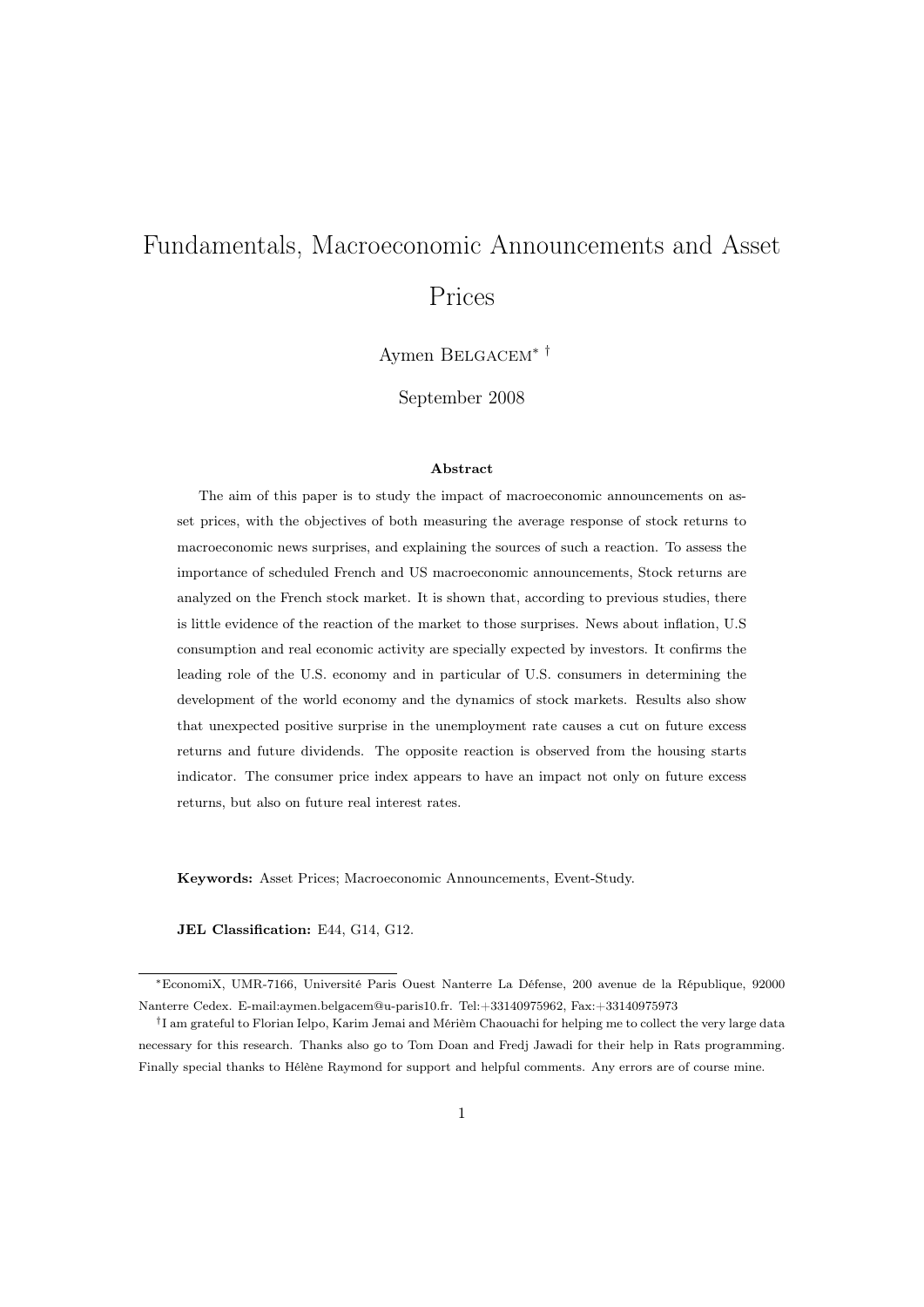### 1 Introduction

Scheduled macroeconomic announcements have received considerable interest in both the financial press and the academic literature. Most studies have tried to test if such information has an impact on financial markets and what the indicators regarded by investors are, especially when valuing stock prices. Understanding the effect of scheduled announcements on equity prices is interesting for both testing market efficiency and anticipating the reaction. Estimating the response of equity prices to macroeconomic announcements is complicated for two main reasons: First, the market is unlikely to respond to anticipated information; distinguishing between anticipated and non-anticipated part (i.e. surprise) of any public information is therefore crucially important in estimating the effect on equity prices. Second, activity in the financial markets is regularly driven by the coming out of new information. Studying the effect of an announcement can be biased by the release of some other information on the same day. One solution to handle the problem of the joint-response has been proposed in Dubreuille (2007) and Jones et al. (2005) by using high frequency data. While the early literature used the event study methodology with US daily stock prices see e.g. McQueen and Roley (1993), Errunza and Hogan (1998) and Flannery and Protopapadakis (2002)), the most recent studies often used high frequency data (Dubreuille (2007), Jones et al. (2005) and tried to test other facts such as state dependence (McQueen and Roley (1993) and Poitras (2004)), or market integration (Nikkinen and Sahlström(2001), Nikkinen and Sahlström(2004)). This paper investigates the extent to which these observations can be generalized to European stock markets. We thus propose to come back to the question, we measure the response of the French stock market to surprises made by the release of macroeconomic news, and test the effect of such announcement on stock returns. This paper is an empirical analysis of the relationship between scheduled macroeconomic announcements and equity markets. According to previous studies, a selected number of macroeconomic indicators which have been shown to significantly affect equities is used. But unlike most studies, we test the effect of both French and American macroeconomic announcements on the French market, taken as a representative European stock markets. First, we measure the average stock market's response to these announcements. Second we try to give some explanations for this response. The first question in this paper has been largely documented in the literature, but very few papers to date have provided an answer to the second question of what can explain this reaction. To our knowledge, McQueen and Roley (1993) is the unique paper which tried to assess if the reaction is due to revisions in cash flows or in the real interest rate used to discount those cash flows. But the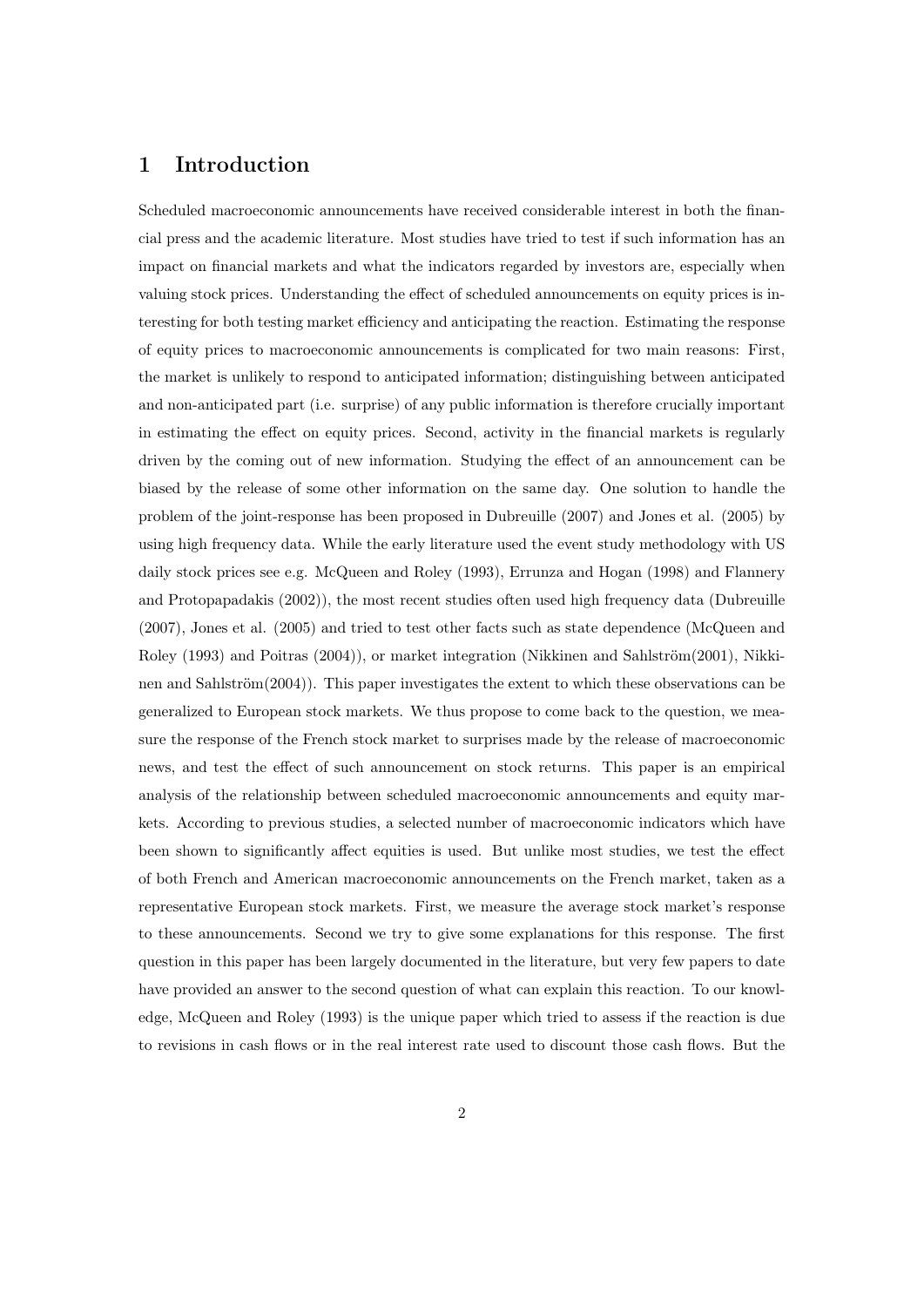methodology they used does not take into account the dynamic correlation between cash flows and interest rates. In a subsequent paper, Bernanke and Kuttner(2005) have tried to explain the impact of Federal Reserve policy on stock market. The approach in this paper is therefore a generalization for other macroeconomic announcements that give us more information about the state of the economy. The remainder of this paper is as follows: In section 2, we try to estimate the average response of French stock market to scheduled macroeconomic announcements using the event study methodology. Then we try in section 3 to give some details of what explain this reaction. Section 4 concludes.

## 2 Testing for news impact

This section investigates the average response of French stock market to macroeconomic announcements. As noted in the introduction above, we include the following news which have been found to have an impact on equity prices in recent papers:

- The consumer price index (monthly) and household consumption (monthly) as indicators of inflation;
- Unemployment rate (monthly), one of the more timely indicators of the state of the economy;
- Industrial production (monthly) as an indicator of the state of the economy;
- Consumer confidence index (monthly);
- U.S Housing start (monthly) as a real estate indicator.

Because of the central role of the U.S.A in determining the development of the world economy, the major indicators about the U.S. economy are important for the valuation of firms not only in the U.S.A. but also in foreign countries. Thus, we select here both American and French economic announcements and try to investigate their effect on the French stock market, as represented by the CAC 40 index from July, 2001 to December, 2007. Announcement days of macroeconomic indicators are collected from both INSEE and BLS web sites and checked afterwards through Bloomberg. The expected is distinguished from the unexpected part of the news. The standard way to do this is to compute the surprise as the difference between the real change of the indicator value and the market consensus forecast. To make surprises comparable, one way is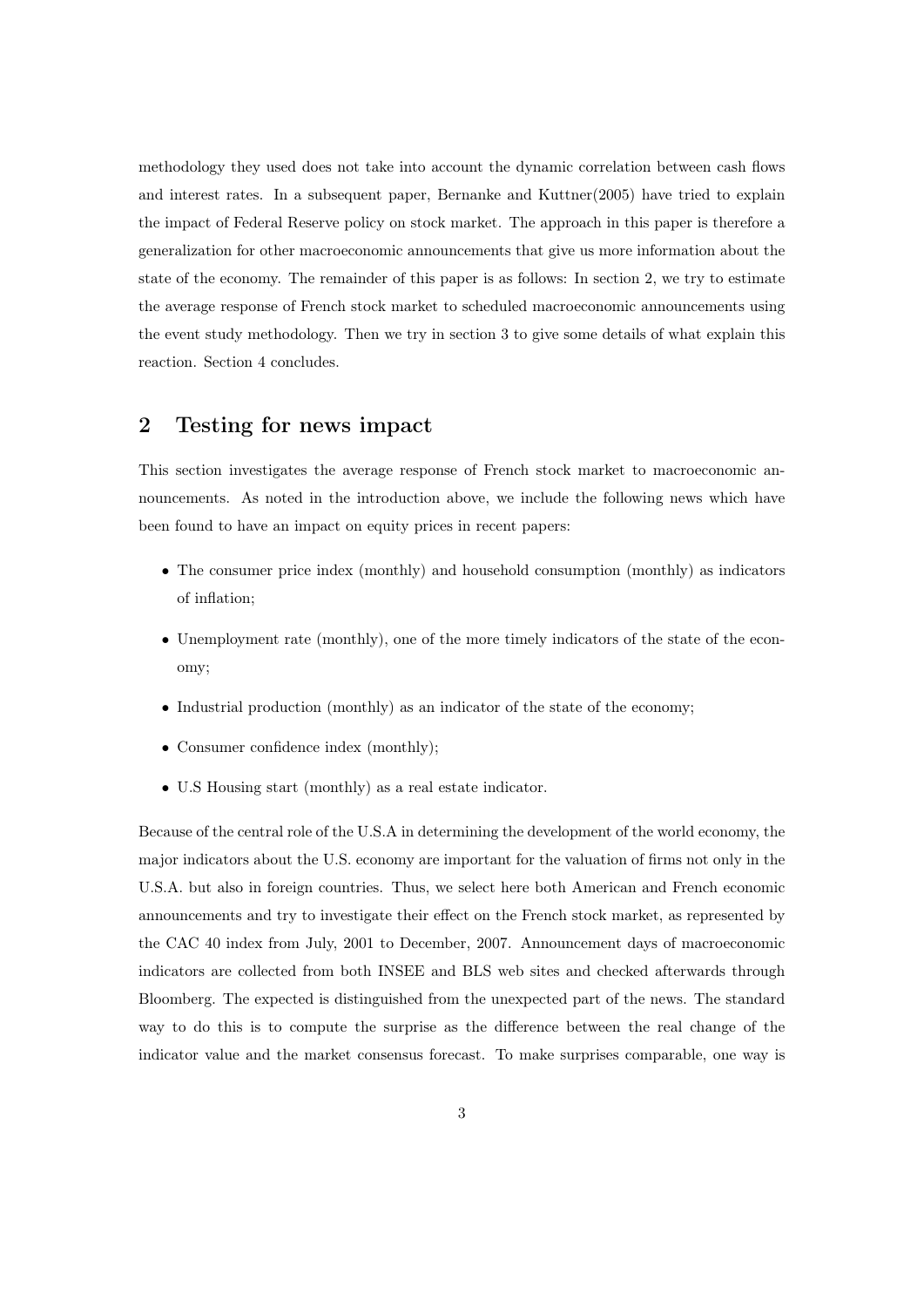to divide them by their standard deviation, as described in Fleming and Remolona (1997) and Balduzzi et al.(2001). Bloomberg forecasts are used to measure the market median consensus of macroeconomic news. To estimate the average reaction of equities to macroeconomic surprises, we calculate the market's reaction on the announcement day in a standard fashion, by using the event study approach. Formally, the regression format is as follows:

$$
H_t = \alpha + \beta S_{i,t} + \epsilon_t \tag{1}
$$

Where  $H_t$  is the CAC 40 return and  $S_{i,t}$  is the standardized surprise for the ith macroeconomic announcement at time t, as defined above. The error term represents factors other than selected announcements that affect equities.

As the entire sample of French macroeconomic indicators is released before 9 a.m. and American indicators between 2:30 p.m. and 4 p.m., and in attempt to separate the effect of the two categories of information, we calculate the return on the event window for French macroeconomic announcements as the log difference between the CAC 40 price at 10 a.m. and the closing price of the preceding day. For American macroeconomic announcements, returns are calculated as the log difference between the price at 4 p.m. and 2 p.m. Results of the regression are summarized in the table 1.

According to these results, there is a little evidence of the market response to macroeconomic announcements. Coefficients are close to zero and the R-Squared value doesn't exceed 15%. we find that CAC 40 index responds significantly to surprises on French CPI, French and U.S. industrial production and finally U.S. consumer confidence index. The table shows that a 1% unexpected increase (decrease) in these announcements affects positively (negatively) asset returns and the  $R^2$  indicates that 10% of the variance in equity prices on event intervals is associated with CPI surprise, 3% with French IP, 7% with U.S. IP and finally 14% with U.S. Consumer confidence. we can consequently confirm the hypothesis that investors on French stock market regard news announcements about domestic and U.S macroeconomic announcements as an important source of information when valuing stock prices, but they are far from being the most regarded news. News about inflation, U.S consumption and real economic activity are especially expected by investors. It confirms the important role of the U.S. economy and in particular U.S. consumers in determining the development of the world economy. Let us now discuss the significant effect of each announcement and make a comparison with the recent literature. The CPI seems to have a positive effect on stock prices returns. Theoretically, in a standard valuation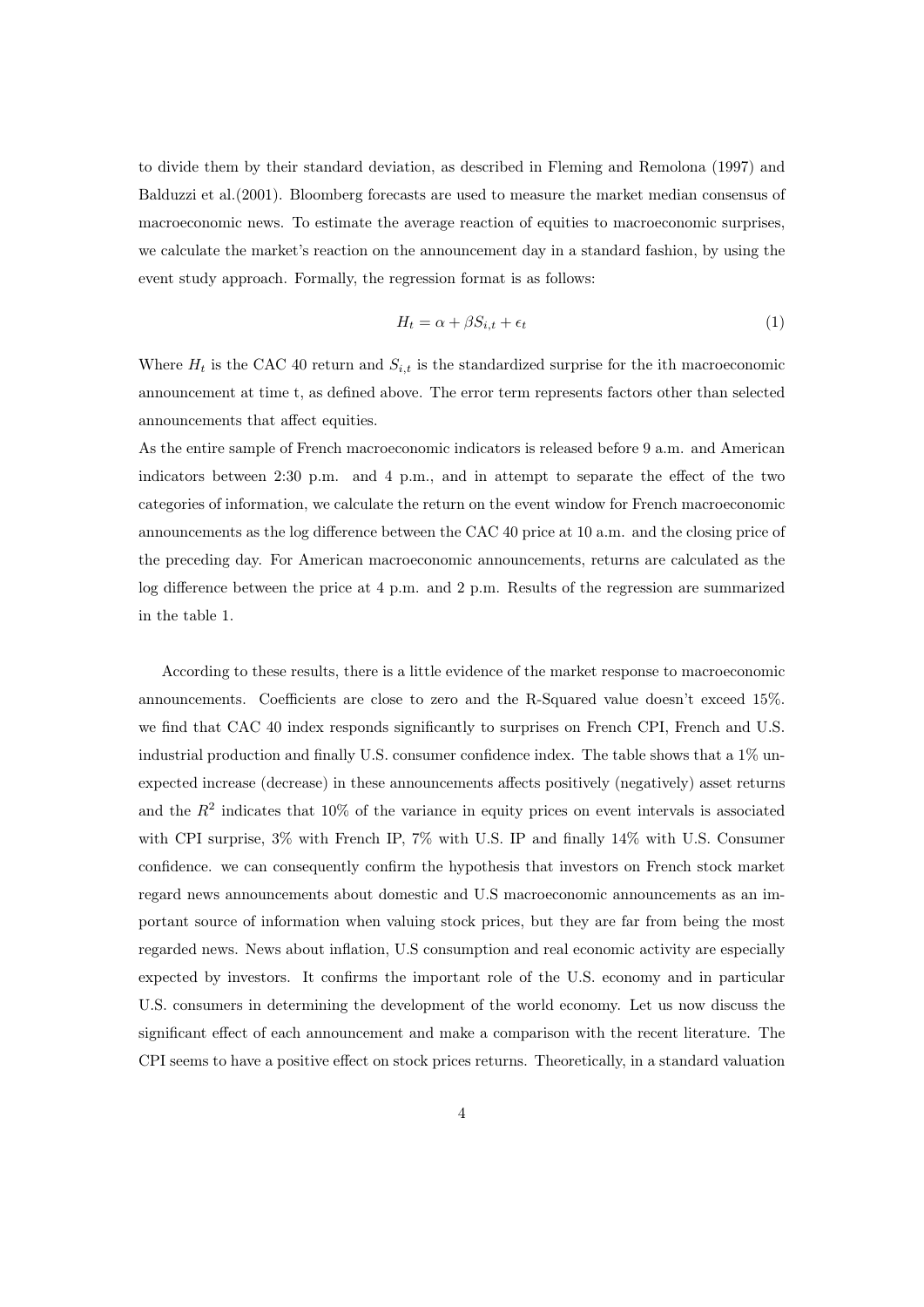#### Table 1: The average response of equity prices to macroeconomic announcements

The table reports results of the regression from equation 1. The sample consists of 5 French macroeconomic announcements (Consumer price index( CPI), Household Consumption, unemployment rate, industrial production and consumer confidence index) and 6 American macroeconomic announcements (Consumer price index(CPI), household consumption, unemployment rate, industrial production, consumer confidence index and housing starts). The full sample of the data is from July, 2001 to December, 2007. \*, \*\* and \*\*\* indicate significance at the 10, 5 and 1 percent level. Standard errors of estimation are in parentheses and they are corrected for heteroskedasticity by using White's procedure.

| French Macro-          | <b>CPI</b>  | household   | unemployment | industrial | consumer   |
|------------------------|-------------|-------------|--------------|------------|------------|
| economic announcements |             | consumption | rate         | production | confidence |
| Intercept              | 0.0007      | 0.0016      | $0.0019**$   | $0.0021**$ | $-0.0005$  |
|                        | (0.0012)    | (0.0012)    | (0.0009)     | (0.001)    | (0.001)    |
| Surprise change        | $0.0036***$ | $-0.0012$   | 0.0037       | $0.0017*$  | 0.0006     |
|                        | (0.0013)    | (0.001)     | (0.005)      | (0.001)    | (0.001)    |
| $\,R^2$                | 0.1         | 0.01        | 0.008        | 0.03       | 0.006      |
|                        |             |             |              |            |            |

| U.S. Macro-            | <b>CPI</b> | household   | unemployment | industrial  | consumer   | housing   |
|------------------------|------------|-------------|--------------|-------------|------------|-----------|
| economic announcements |            | consumption | rate         | production  | confidence | starts    |
| Intercept              | $-0.0002$  | $0.0012**$  | 0.00035      | $-0.0004$   | $-0.0016*$ | $-0.0005$ |
|                        | (0.0005)   | (0.0007)    | (0.0008)     | (0.00075)   | (0.00088)  | (0.0006)  |
| Surprise change        | $-0.0002$  | 0.0003      | 0.0035       | $0.0018***$ | $0.003***$ | $-0.0005$ |
|                        | (0.0007)   | (0.0006)    | (0.0035)     | (0.00083)   | (0.00097)  | (0.0005)  |
| $R^2$                  | 0.0008     | 0.003       | 0.02         | 0.07        | 0.14       | 0.008     |

model, a positive surprise on inflation implies a positive effect on rates but as it doesn't contain any information about economic growth, it should not affect future cash flows and thus, asset prices should fall. Our finding is not in line with the results of Rigobon and Sack(2006) and Schwert (1981) who founnd an empirical fact for this presumption, but confirms the results of Fair (2002) who argues that "price events" can also have a positive impact on future cash flows, that's why asset prices can respond positively to inflation surprise. This result will be discussed in some detail in the next section. The second finding is that real economic announcements are entirely expected by investors. This is also the finding of Jones et al. (2005), Rigobon and Sack (2006) and McQueen and Roley (1993) and nearly all the entire literature. It seems that these announcements are good indicators of the business cycle and the economic situation and hence, they help investors in revising the expected cash flows. Anyway, all these presumptions can not be confirmed in the absence of any empirical study. This is what we try to investigate in the next section.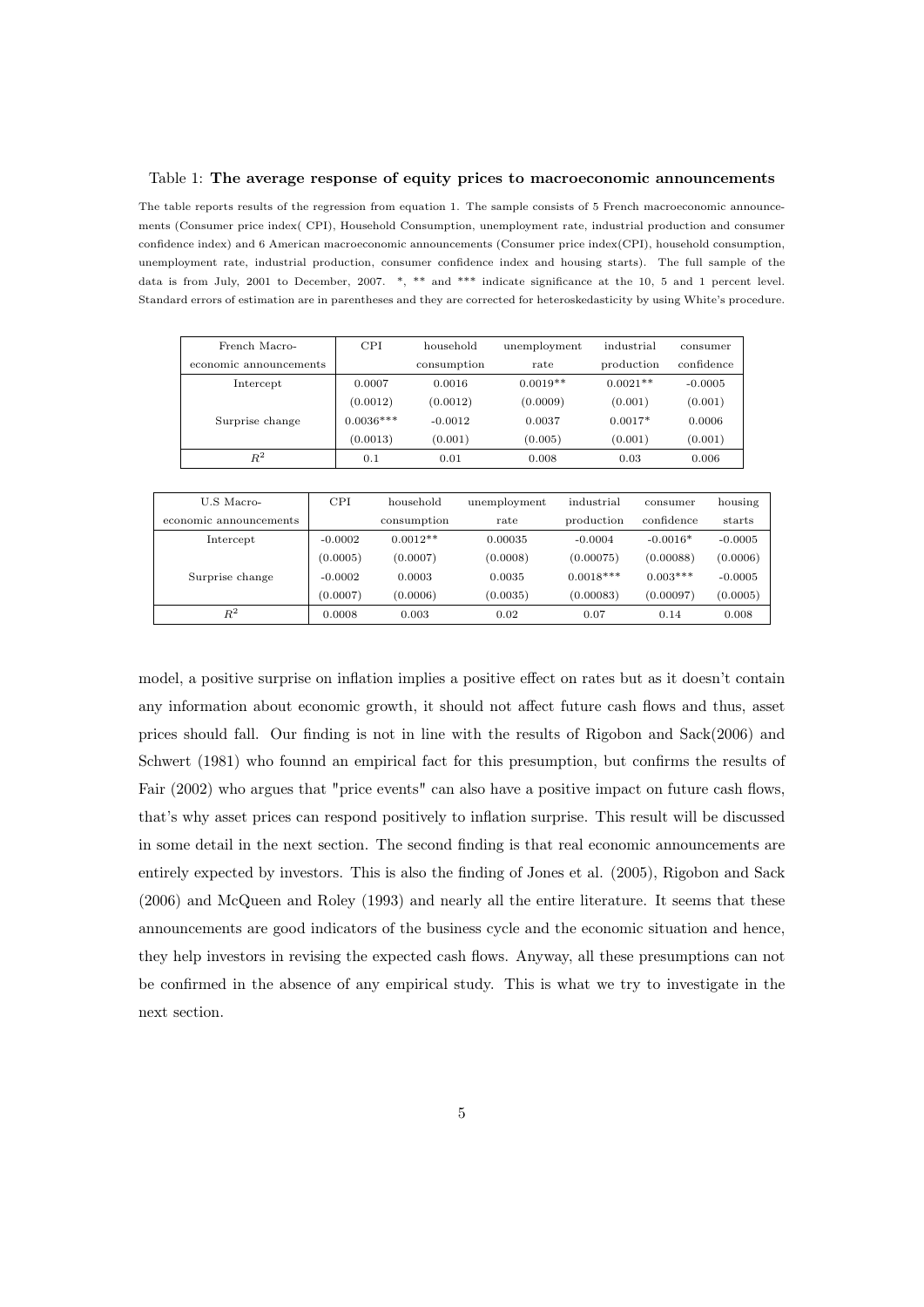# 3 What explains stock prices reaction to macroeconomic announcements?

In this section, we attempt to answer a more difficult question: what are the sources of change in asset prices after the release of macroeconomic surprises? In a standard fashion, an unexpected increase (decrease) in asset prices may be related to a rise (fall) in future expected dividends, a decrease (increase) in future expected real interest rates used to discount those cash flows or a decrease (decrease) in future expected excess returns associated with holding stocks (Bernanke and Kuttner (2005)). Unfortunately, the standard event-study methodology doesn't allow us to test this effect. One way to answer the question empirically is to use Campbell and Ammer (1993) linearization. This method has also been extended in Bernanke and Kuttner (2005) and Bredin et al. (2007) to show the impact of monetary policy shocks on asset prices. In brief, their method consists in decomposing the unexpected excess return into three components that we call hereafter news about future excess returns, news about future dividends and news about futures real interest rates, then using a one lag VAR model to proxy those components. The one period excess return, denoted  $y t+1$ , is defined as the total return on equities minus the risk free rate. Campbell and Ammer (1993) show that the innovation in current excess return can be decomposed into the following<sup>1</sup>:

$$
e_{t+1}^y = \tilde{e}_{t+1}^d - \tilde{e}_{t+1}^r - \tilde{e}_{t+1}^y \tag{2}
$$

I.e. the unexpected excess return  $e_{t+1}^y$  is equal to the news about future dividends,  $\tilde{e}_{t+1}^d$ , minus news about future real interest rates,  $\tilde{e}^r_{t+1}$ , and news about future excess returns, $\tilde{e}^y_{t+1}$ . These components are defined as:

$$
\tilde{e}_{t+1}^d = (E_{t+1} - E_t) \sum_{j=0}^{\infty} \rho^j \Delta d_{t+1+j}
$$
\n(3)

$$
\tilde{e}_{t+1}^r = (E_{t+1} - E_t) \sum_{j=0}^{\infty} \rho^j r_{t+1+j}
$$
\n(4)

$$
\tilde{e}_{t+1}^y = (E_{t+1} - E_t) \sum_{j=0}^{\infty} \rho^j y_{t+1+j}
$$
\n(5)

Here,  $\rho$  refers to the discount factor equal to the steady-state equity price divided by the equity price plus dividend and E is the expectations operator. Implementing this decomposition requires empirical proxies for the expectation terms appearing in the above equation. Campbell and Ammer (1993) model expectations based on a forecasting vector autoregression that includes the

<sup>&</sup>lt;sup>1</sup>A sketch of the linearization is reported in the appendix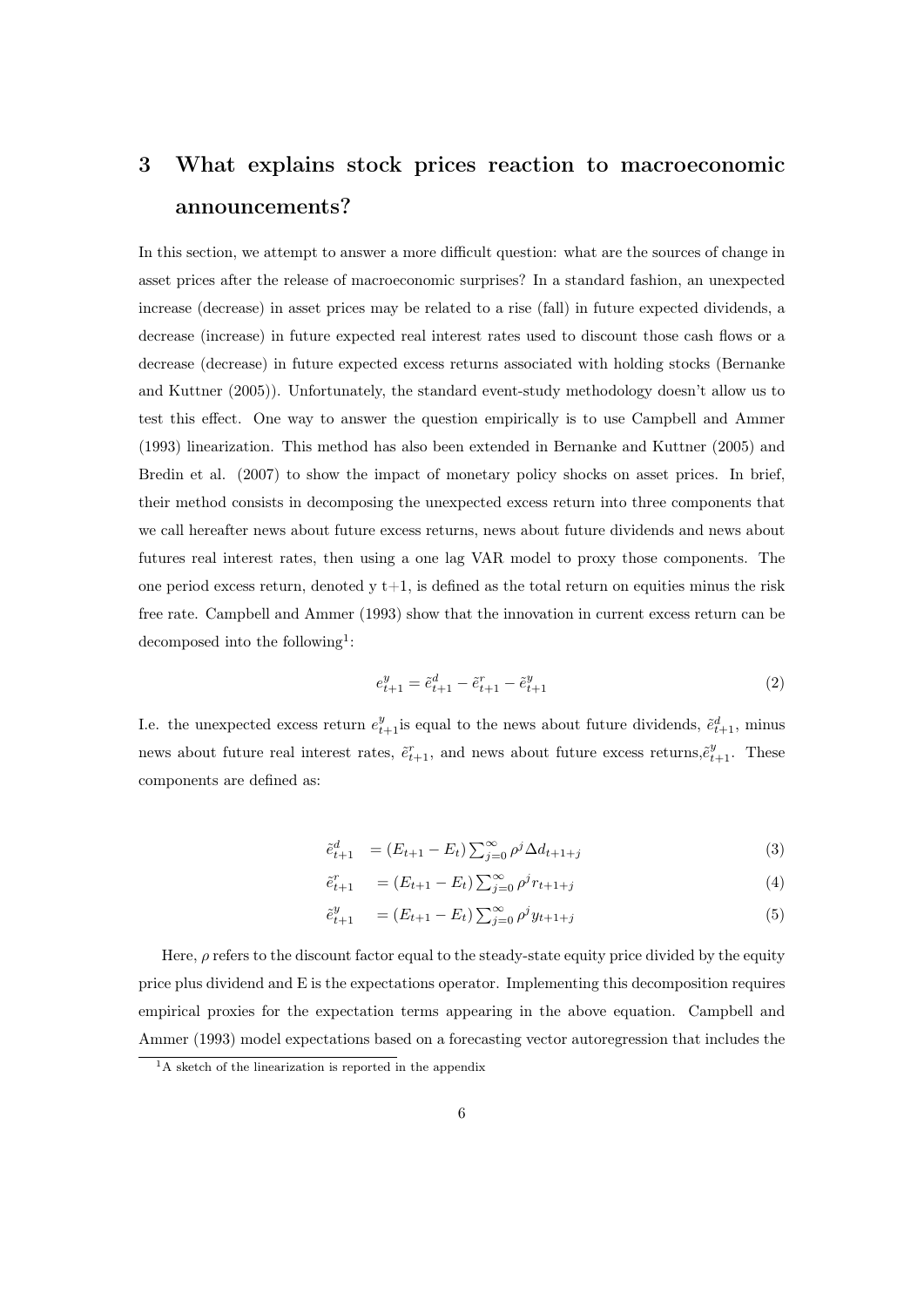variables of interest, excess returns and the real rate, and any other variables that may be useful in forecasting these two variables. Suppose we represent the forecasting vector autoregression as:

$$
z_{t+1} = Az_t + \omega_{t+1} \tag{6}
$$

where z consists of a measure of excess returns, the real rate and any other variables that are useful in forecasting the variables of interest. Based on the estimates from the VAR one can then calculate the following:

$$
e_{t+1}^y = s_y \omega_{t+1} \tag{7}
$$

$$
\tilde{e}_{t+1}^y = s_y \rho A (1 - \rho A)^{-1} \omega_{t+1} \tag{8}
$$

$$
\tilde{e}_{t+1}^r = s_r \rho A (1 - \rho A)^{-1} \omega_{t+1} \tag{9}
$$

$$
\tilde{e}_{t+1}^d = e_{t+1}^y + \tilde{e}_{t+1}^y + \tilde{e}_{t+1}^r \tag{10}
$$

Where  $s_y$  and  $s_x$  are the appropriate selection matrices. This methodology has been tested in U.S. and European markets: Campbell and Ammer (1993) show that the variance in U.S. expected future excess returns accounts for the majority of the variance of the current equity return: 101%. Dividends make a contribution of 24.5% and the contribution of the real interest rate is negligible. This result is confirmed by Cuthbertson et al (1999) in the U.K market but it is not consistent with the findings of Malliaropulos (1998) in French stock market. The latter finds that 94% of the total variance of the current equity return is attributable to the variance of innovations in dividends.

#### 3.1 Data

To obtain a long term time series, as required in the VAR regression, and for comparability with Malliaropulos  $(1998)^2$ , we choose to report the same data as the latter. All the series are monthly and extracted from Datastream. It consists of excess returns, dividend yields and real one-month interest rates for France from December, 1975 to December, 2007. Excess stock returns are computed as stock returns including dividend payments in excess of the one-month Eurocurrency interest rate on an annual basis. Datastream index is used to proxy the stock market return, as in Malliaropulos (1998), because this index allows us to have a long term time series and also to compare our findings with the latter. Dividend yields are monthly gross

<sup>2</sup>To our knowledge, there are no other studies in the literature that tested the VAR decomposition used here on the French market.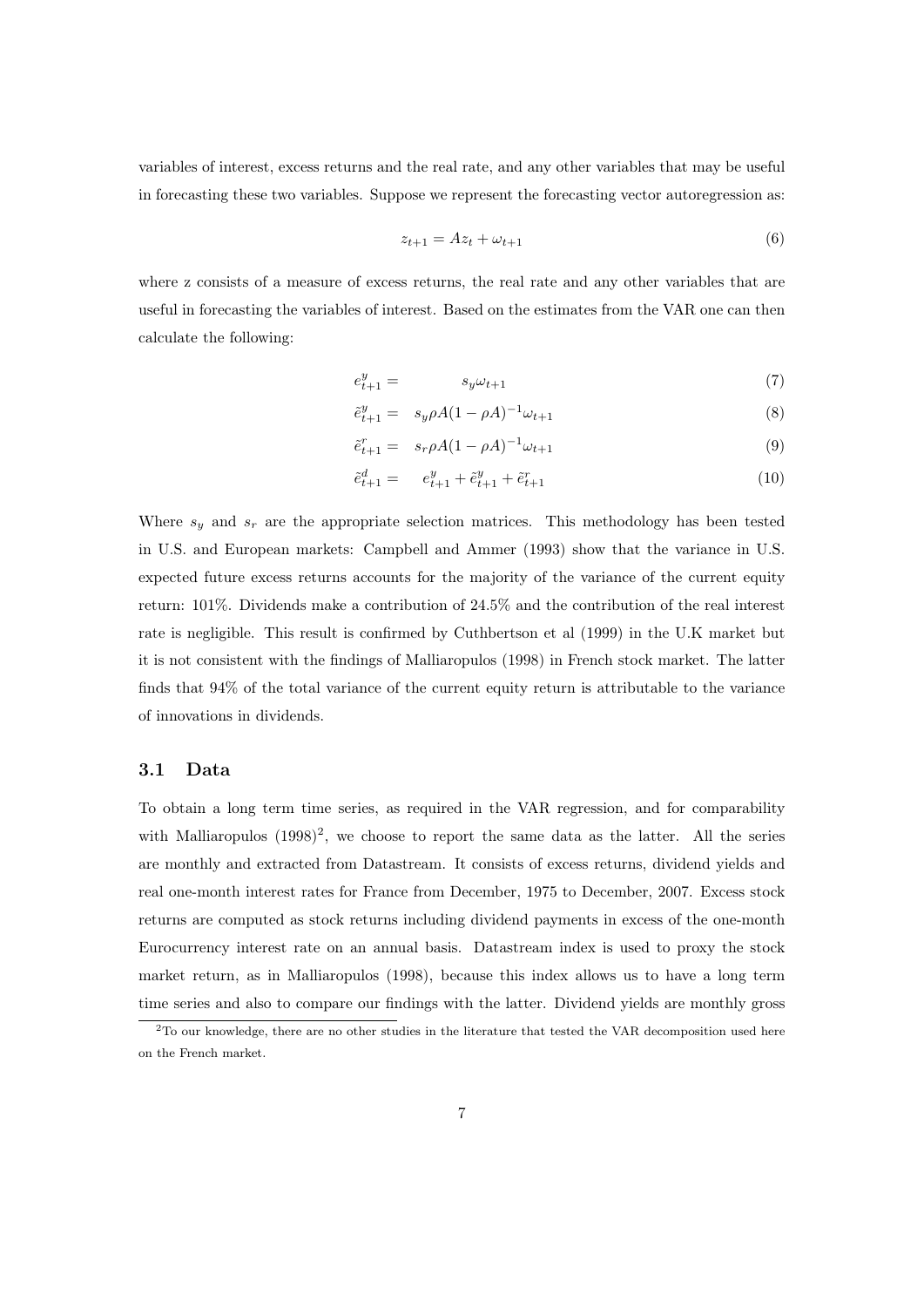dividends divided by total market capitalization as reported by Datastream. Real interest rates are one-month Eurocurrency interest rates minus one-month ahead consumer price index. Excess stock returns and real interest rates are measured in percentage points per month, whereas dividend yields are measured in percentage points per year. Using this data, we then propose to estimate a VAR(1) model from equation (6) to capture the dynamic correlation between excess return and real interest rate and calculate the three components: news about future excess return, news about future dividends and news about future real interest rate, as defined above. we include in the VAR system our two variables of interest i.e. excess stock return and real interest rate and any other variable that may be useful in forecasting them. Hence, we include also dividend yields, the change in the nominal one-month interest rate and the long-short yield spread<sup>3</sup>. The( $5 \times 1$ )vector of state variables is chosen following Malliaropulos (1998) for the sake of comparability with his findings.

#### 3.2 Variance decomposition

Table II reports the variance decomposition for excess stock returns between December, 1975 and December, 2007. According to equations (3),(4) and (5), excess stock returns can be decomposed into three components that may be correlated with one another. we can therefore calculate the variance of the current excess return into the sum of the three variances plus the relevant three covariances,

$$
Var(\tilde{e}_{t+1}^d) = Var(\tilde{e}_{t+1}^r) + Var(\tilde{e}_{t+1}^y) - 2Cov(\tilde{e}_{t+1}^d, \tilde{e}_{t+1}^r) - 2Cov(\tilde{e}_{t+1}^d, \tilde{e}_{t+1}^y) + 2Cov(\tilde{e}_{t+1}^y, \tilde{e}_{t+1}^r)
$$
\n(11)

The table shows that most of variance is attributable to the variance of innovations in dividends. This term explains 124% of the variance of excess returns in the French stock market, compared with Malliaropulos' 94%. All other components are not statistically different from zero. Real interest rate seems to have very little contribution for the total variance of excess returns. This result is in line with Malliaropulos (1998) which concludes that this may be due to unforecastability of excess returns in French stock market based on the information set used in the vector autoregression. The unexpected excess return seems to be moved entirely by the coming out of news about future dividends.

<sup>3</sup>The long-short yield spread is defined as the yield differential between long-term government bond yields and one-month Eurocurrency interest rates.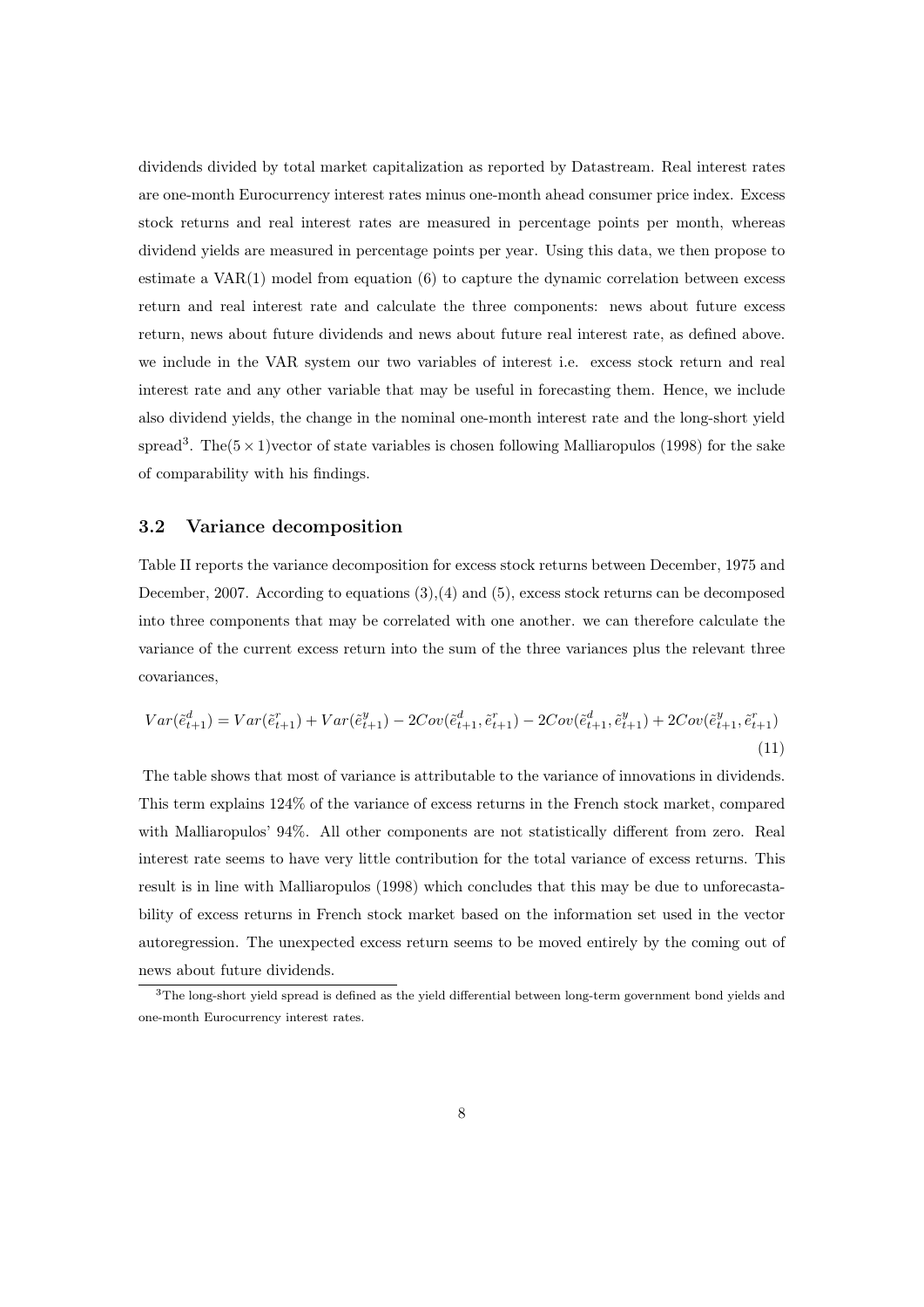#### Table 2: A variance decomposition of excess returns

The table reports the decomposition of the variance of excess stock returns into the variances of revisions in expectations of dividends, real interest rates, future excess returns, and the covariances between these three components. The sample period is from December, 1975 to December, 2007. \*\* indicates significance at the 5 percent level. Standard errors are in parentheses.

| VAR Lag Length                                       | 1               |  |  |
|------------------------------------------------------|-----------------|--|--|
| Sample Period                                        | 1975:12-2007:12 |  |  |
| shares of                                            |                 |  |  |
| $Var(\tilde{e}_{t+1}^d)$                             | $1.236**$       |  |  |
|                                                      | (0.456)         |  |  |
| $Var(\tilde{e}_{t+1}^r)$                             | 0.000           |  |  |
|                                                      | (0.000)         |  |  |
| $Var(\tilde{e}_{t+1}^y)$                             | 0.027           |  |  |
|                                                      | (0.054)         |  |  |
| $-2\text{Cov}(\tilde{e}_{t+1}^d, \tilde{e}_{t+1}^r)$ | 0.007           |  |  |
|                                                      | (0.006)         |  |  |
| $-2\text{Cov}(\tilde{e}_{t+1}^d, \tilde{e}_{t+1}^y)$ | $-0.268$        |  |  |
|                                                      | (0.506)         |  |  |
| $2\text{Cov}(\tilde{e}_{t+1}^y, \tilde{e}_{t+1}^r)$  | $-0.003$        |  |  |
|                                                      | (0.003)         |  |  |

#### 3.3 Explaining the reaction to macroeconomic news

To answer the question of what explain the stock reaction to macroeconomic news, we use the three components calculated above (news about future excess returns,  $\tilde{e}^y_{t+1}$ , news about future dividends, $\tilde{e}^d_{t+1}$ , and news about futures real interest rates, $\tilde{e}^r_{t+1}$ ) and regress these variables on macroeconomic surprise from January, 1996 to December, 2007. This allows us to determine the sources of the reaction. The results from the regression appear in table III. Only three macroeconomic announcements appear to have an impact at least on one component: unemployment rate, Consumer price index and housing starts. The table shows that unexpected positive surprise in the unemployment rate causes a cut in the term of future excess return and in future dividends. The opposite reaction is observed from the housing start indicator. The consumer price index appears to have an impact on future excess retruns and future interest rates. These results show that surprises from real estate indicators are observed by investors as information about future cash flows and therefore affect both dividends and future excess returns. They however have no significant effect on real interest rates. On the other hand, inflation surprises affect not only the future cash flows, but also real interest rates. This result does not confirm our assumption on section 1, but is in line with Rigobon and Sack (2006).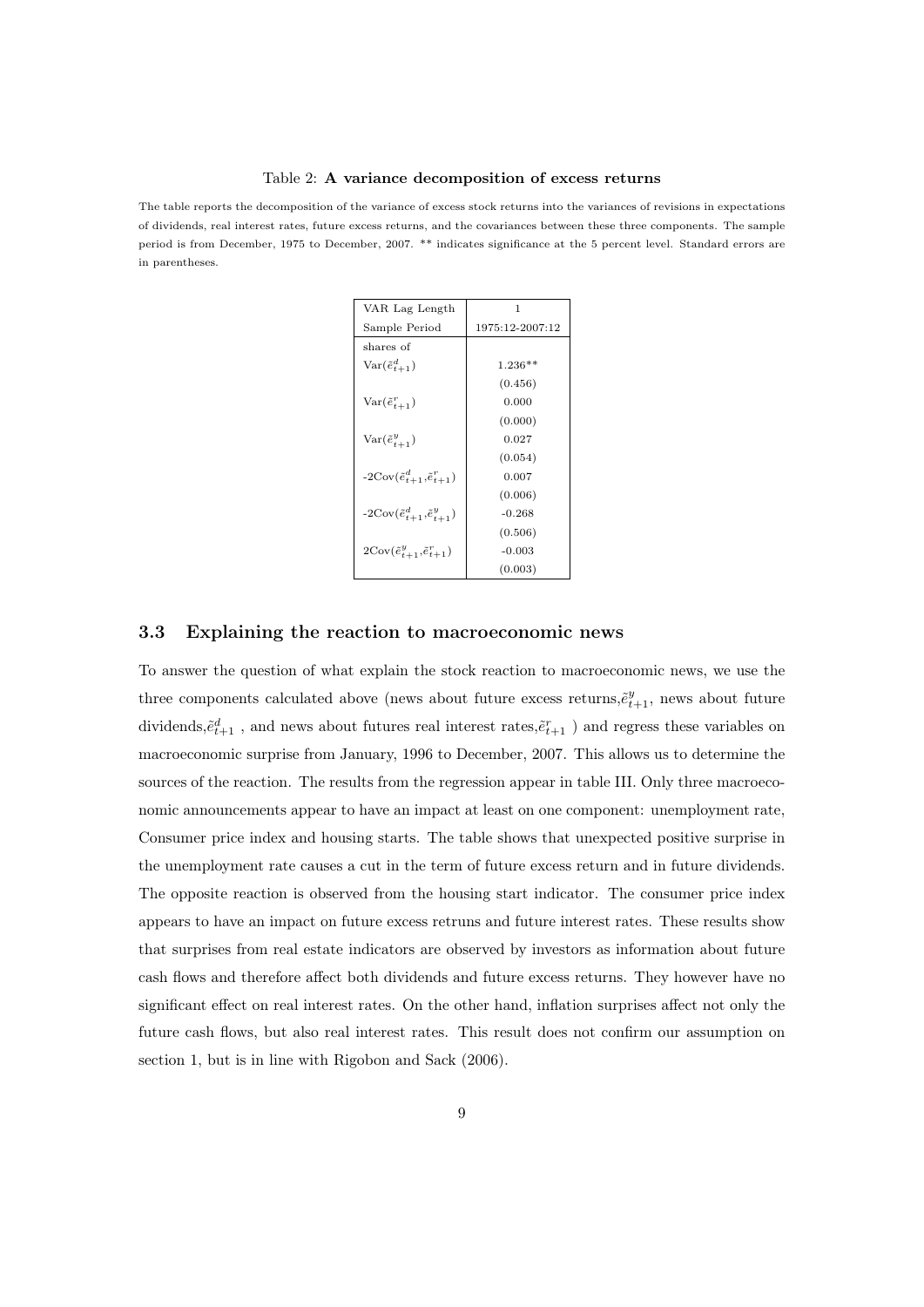#### Table 3: results of regression

The table shows results of regression of Future excess returns, future real interest rate and future dividends on selected macroeconomic surprises. The regression is from January, 1996 to December, 2007.The data of macroeconomic surprises is available from 1996 to 2007 for French and US unemployment rate (UNEMP), consumer price index (CPI), French and US. indust. Prod. (IP) and U.S. Consumer confidence(CONF). Housing starts (H.S), household consumption (HCONS) and consumer confidence from 1998 to 2007 and US CPI from 2001 to 2007. \*, \*\* and \*\*\* indicate significance at the 10, 5 and 1 percent level. Standard errors of estimation are in parentheses and they are corrected for heteroskedasticity by using White's procedure.

|                | Future excess | Future real   | Future dividends |  |
|----------------|---------------|---------------|------------------|--|
|                | returns       | interest rate |                  |  |
| Constant       | 0.00063       | $-0.00011$    | $-0.0034$        |  |
| French         |               |               |                  |  |
| macroeconomic  |               |               |                  |  |
| announcements: |               |               |                  |  |
| <b>UNEMP</b>   | $-0.001*$     | $-0.00001$    | $-0.01228$ **    |  |
|                | (0.00063)     | (0.00003)     | (0.00528)        |  |
| <b>HCONS</b>   | 0.0008        | $-0.00004$    | 0.0029           |  |
|                | (0.00082)     | (0.00005)     | (0.00557)        |  |
| <b>CPI</b>     | $-0.0016***$  | $0.00011***$  | $-0.00085$       |  |
|                | (0.0006)      | (0.00003)     | (0.00458)        |  |
| IP             | $-0.00018$    | 0.00003       | 0.00396          |  |
|                | (0.00055)     | (0.00003)     | (0.00473)        |  |
| CONF           | 0.00082       | $-0.00003$    | 0.00735          |  |
| U.S            |               |               |                  |  |
| macroeconomic  |               |               |                  |  |
| announcements: |               |               |                  |  |
| <b>UNEMP</b>   | $-0.00067$    | 0.00002       | $-0.00378$       |  |
|                | (0.00076)     | (0.00003)     | (0.00650)        |  |
| <b>HCONS</b>   | $-0.00063$    | 0.00001       | $-0.00735$       |  |
|                | (0.00056)     | (0.00002)     | (0.00518)        |  |
| <b>CPI</b>     | $-0.000063$   | 0.00002       | $-0.00018$       |  |
|                | (0.000071)    | (0.00004)     | (0.00539)        |  |
| IP             | 0.00052       | $-0.00002$    | 0.00414          |  |
|                | (0.0007)      | (0.00003)     | (0.00542)        |  |
| CONF           | 0.0009        | $-0.00001$    | 0.00705          |  |
|                | (0.00062)     | (0.00003)     | (0.00507)        |  |
| H.S            | $-0.00063***$ | $-0.00005$    | $0.00902*$       |  |
|                | (0.00056)     | (0.00004)     | (0.00509)        |  |
| $R^2$          | 0.16          | 0.12          | 0.11             |  |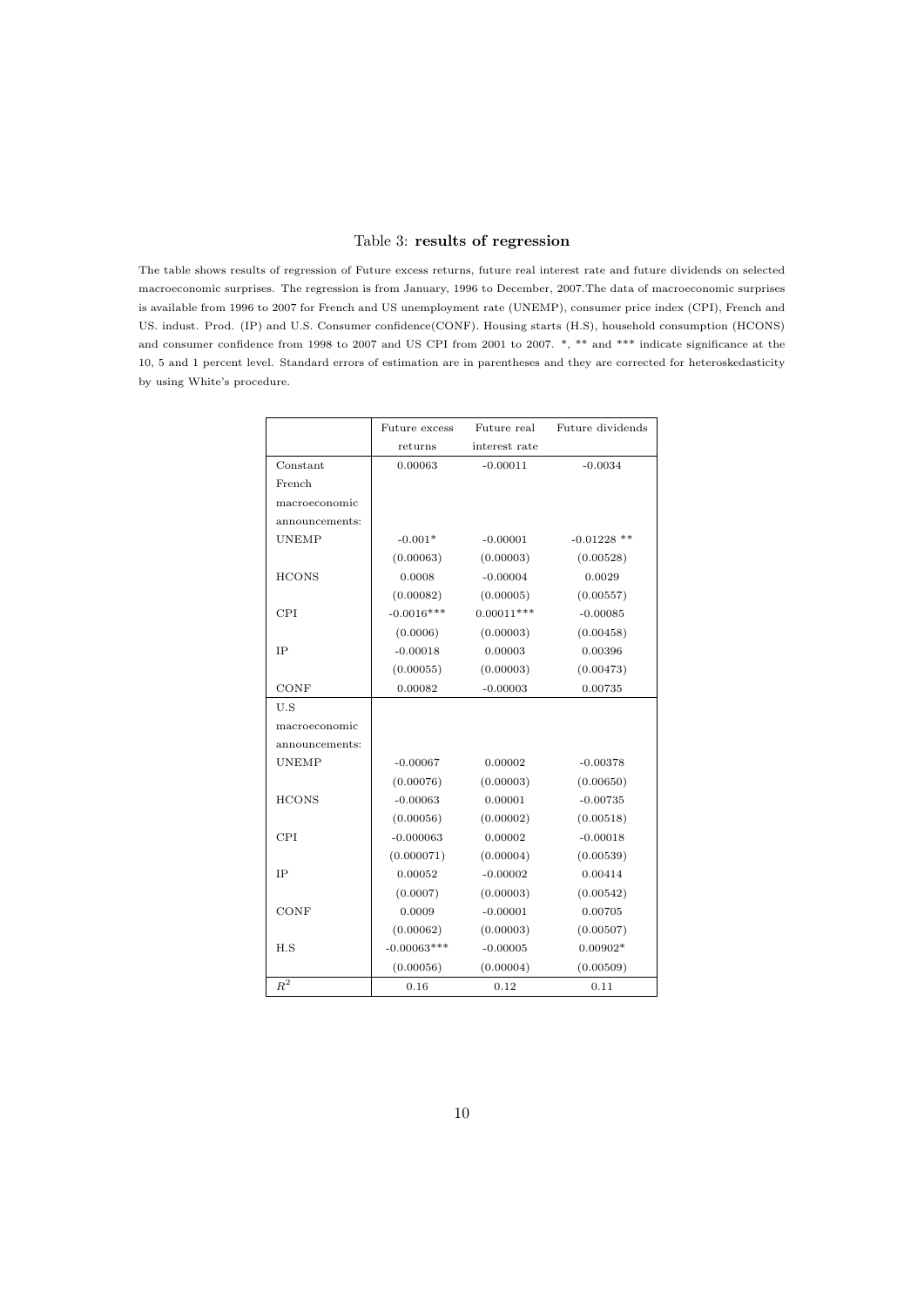This may be due to the difference in data frequency and can be explained by the fact that the inflation surprise has an immediate positive impact on stock returns but this effect disappears when using monthly data. Investors seem to react positively to inflation surprise, but the positive reaction is short-lived.

## 4 Conclusion

This paper presents a study of the impact of macroeconomic announcements on asset prices. French market is chosen to test the effect of both French and macroeconomic surprises on the stock returns. The first section documents the average response of stock returns to macroeconomic news. According to previous studies, there is little evidence of the reaction of market to those surprises. We demonstrate that surprises about inflation, U.S consumption and real economic activity are specially expected by investors. This confirms the important role of the U.S. economy and in particular U.S. consumers in determining the development of the world economy. The second section asks a more delicate question: what explains the stock market reaction? We have tried to make progress in this way. Results show that unexpected positive surprise in the unemployment rate causes a cut on the term of future excess return and in future dividends. The opposite reaction is observed from the housing starts indicator. The consumer price index appears to have an impact on future excess returns and future real interest rates.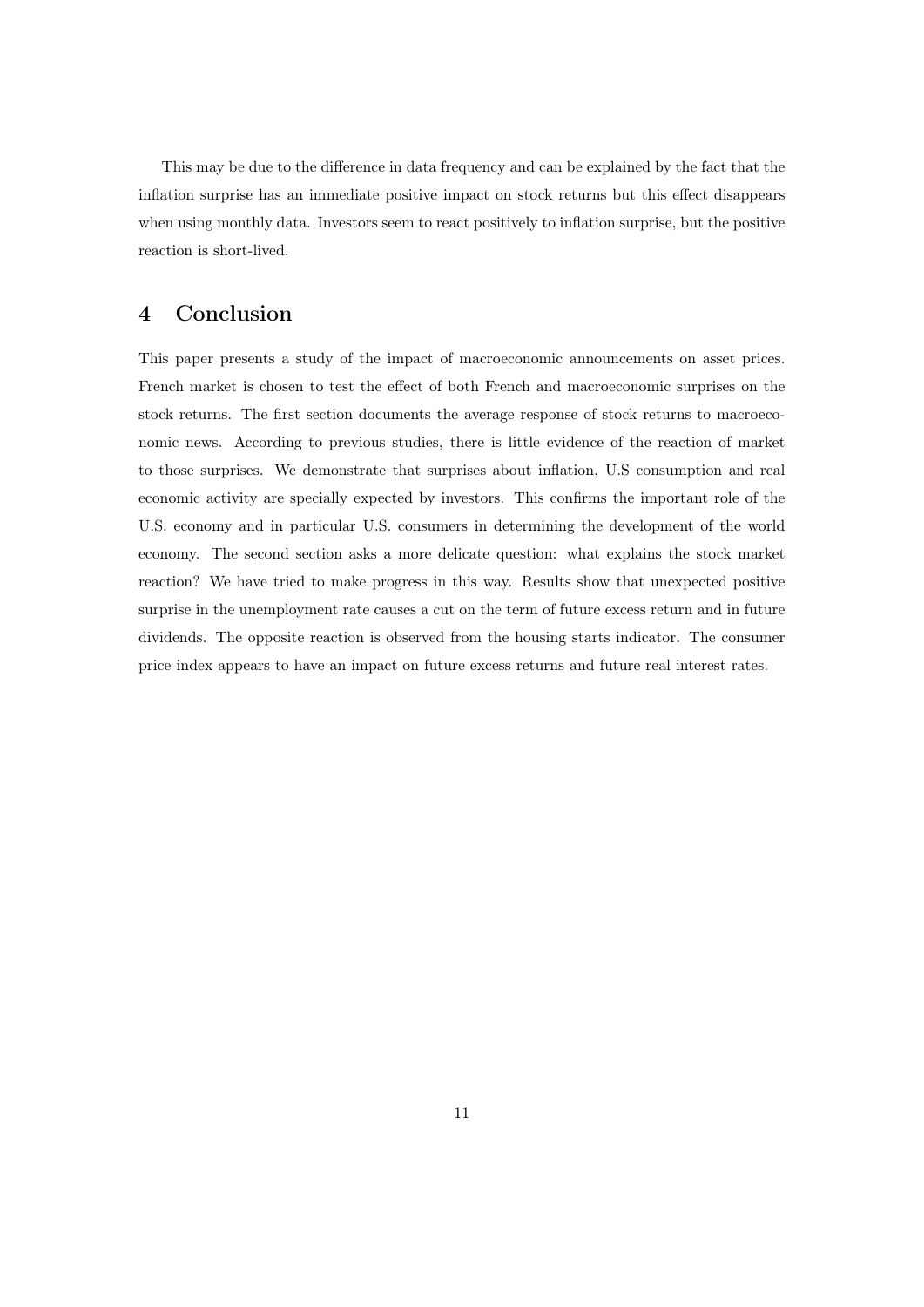# A Appendix

This appendix provides a brief sketch of the derivation of the log-linearized relationship between the current excess return, expected future excess returns, dividend growth, and real interest rates given in equation (2), as in Campbell and Shiller (1988) and Campbell (1991). The starting point is the definition of the stock return,  $H_{t+1}$ 

$$
1 + H_{t+1} = \frac{P_{t+1} + D_t}{P_t} \tag{A1}
$$

Where P is the stock price and D is the dividend. Taking logs and letting

$$
h_{t+1} = \ln(1 + H_{t+1}) = \ln(P_{t+1} + D_t) - \ln(P_t)
$$
\n(A2)

The next step is to derive a log-linear approximation to  $ln(P_{t+1} + D_t)$ . One way to do this is to first-difference and express the change in the log of the sum as the weighted sum of the log differences:

$$
\Delta ln(P_{t+1} + D_t) \approx \rho \Delta p_{t+1} + (1 - \rho) \Delta d_t \tag{A3}
$$

Where  $\rho$  is the discount factor. It is approximated by the sample mean of  $1/(1 + exp(\delta_t/12))$ , where  $\delta_t = \ln(D_t/P_t)$  is the dividend yield, measured in percentage points per year. Calculating the integral of (A3), we find

$$
ln(P_{t+1} + D_t) \approx k + \rho p_{t+1} + (1 - \rho)d_t
$$
\n(A4)

Substituting this into equation (A2),

$$
h_{t+1} \approx k + \rho p_{t+1} + (1 - \rho)d_t - p_t \tag{A5}
$$

Imposing the terminal condition that  $\lim_{j\to\infty} E_t \rho^j p_{t+j} = 0$  equation (A5) can be solved forward to give:

$$
p_t = \frac{k}{1 - \rho} + (1 - \rho) E_t \sum_{j=0}^{\infty} \rho_j d_{t+j+1} - E_t \sum_{j=0}^{\infty} \rho_j h_{t+j+1}
$$
 (A6)

Campbell (1991) shows that it is possible to obtain a decomposition of the unexpected stock return as:

$$
\tilde{h}_{t+1} \equiv h_{t+1} - E_t h_{t+1} = (E_{t+1} - E_t) \left\{ \sum_{j=0}^{\infty} \rho_j \Delta d_{t+j+1} - \sum_{j=0}^{\infty} \rho_j h_{t+j+1} \right\}
$$
(A7)

by substituting  $p_t$  and  $p_{t+1}$  out of equation (A5). Although equation (A7) is written in terms of real log stock returns, it is possible to define the excess stock return over a short term interest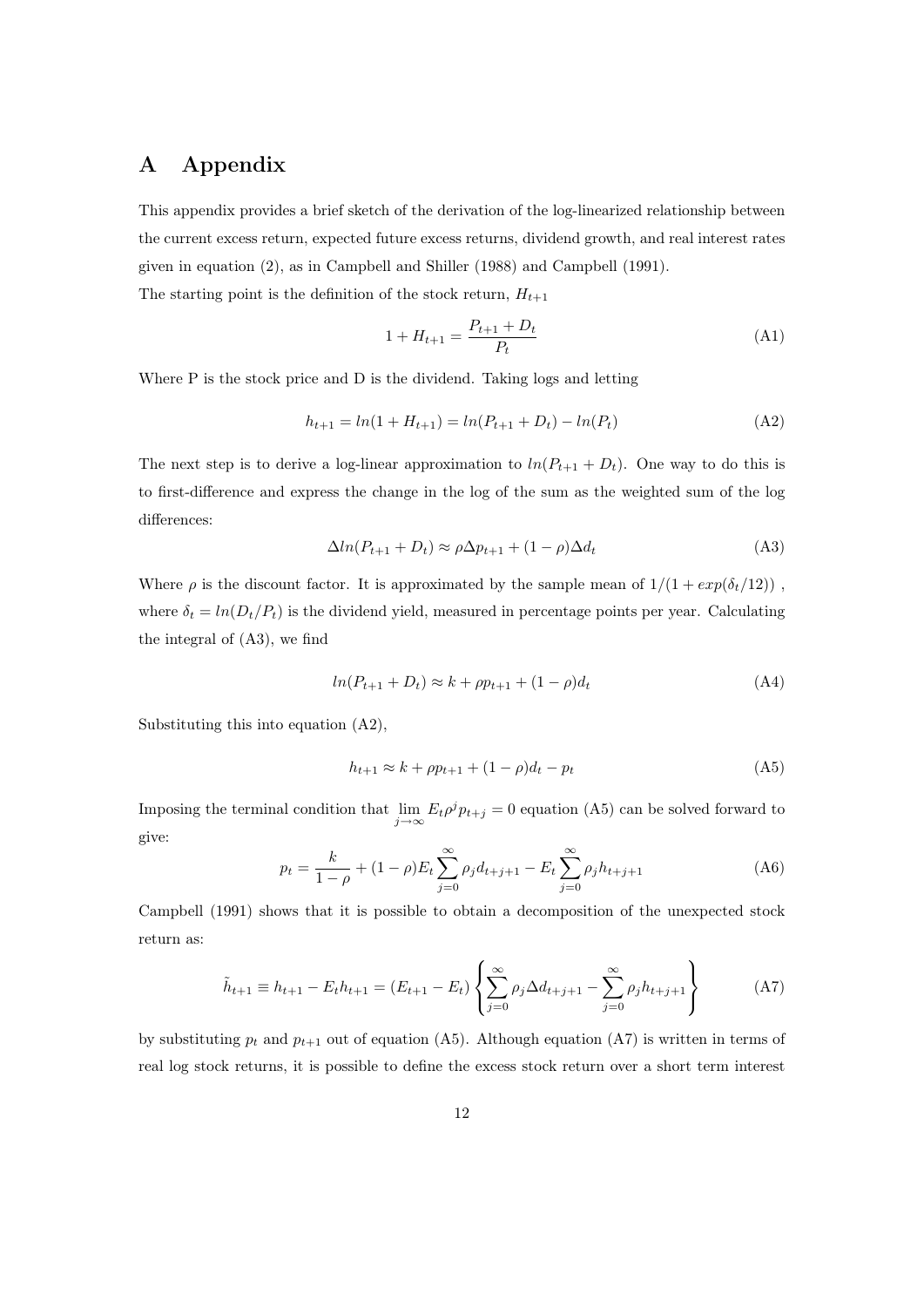rate as  $e_{t+1}^y \equiv h_{t+1} - r_{t+1}$  where  $h_{t+1}$  is the expected return and  $r_{t+1}$  is the real interest rate, such that the innovation in the excess return is given by:

$$
e_{t+1}^y = (E_{t+1} - E_t) \left\{ \sum_{j=0}^{\infty} \rho_j \Delta d_{t+j+1} - \sum_{j=0}^{\infty} \rho_j h_{t+j+1} - \sum_{j=1}^{\infty} \rho_j e_{t+j+1} \right\} = \tilde{e}_{t+1}^d - \tilde{e}_{t+1}^r - \tilde{e}_{t+1}^y
$$
 (A8)

This states that the unexpected excess return  $e_{t+1}^y$  is equal to the news about future dividends,  $\tilde{e}^d_{t+1}$ , minus news about future real interest rates,  $\tilde{e}^r_{t+1}$ , and news about future excess returns,  $\tilde{e}^y_{t+1}$ .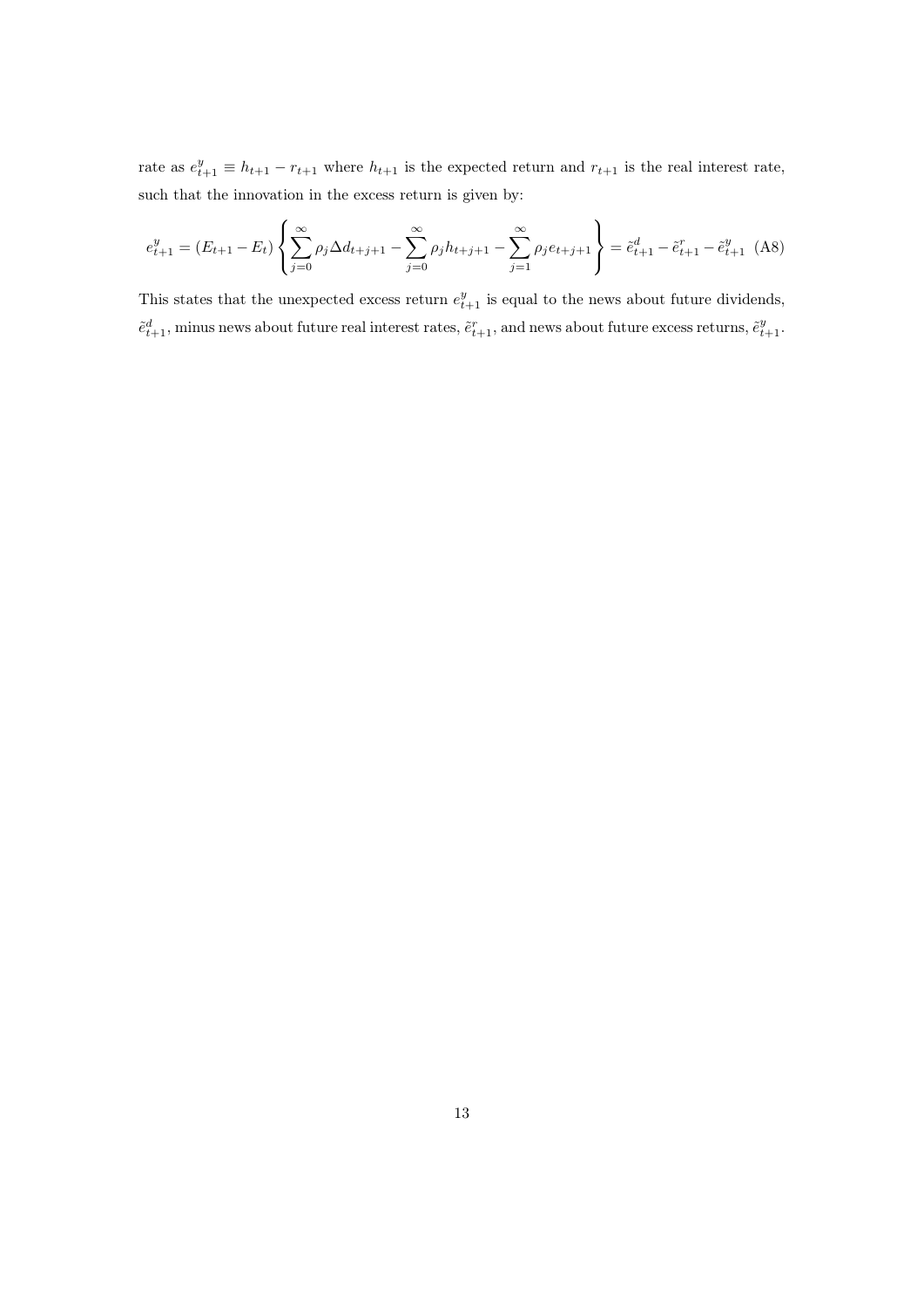## B References

1) Balduzzi P., E.J. Elton & T.C. Green, Economic news and bond prices: Evidence from the U.S. treasury market, Journal of Financial and Quantitative Analysis, Vol 36, N◦4.

2) Bernanke S. & K. Kuttner, 2005, What explains the stock market's reaction to federal reserve policy? Journal of Finance, Vol. LX, NO.3.

3) Bredin Don, Stuart Hyde, Dirk Nitzsche and Gerard O'reilly, 2007, UK Stock Returns and the Impact of Domestic Monetary Policy Shocks, Journal of Business Finance & Accounting, 34(5) & (6), 872-888.

4) Campbell, John Y., 1991, A variance decomposition for stock returns, The Economic Journal 101, 157-179.

5) Campbell, John Y., and John Ammer, 1993, What moves the stock and bond markets? A variance decomposition for long-term asset returns, Journal of Finance 48, 3-37.

6) Campbell, John Y., and Robert J. Shiller, 1988, The dividend-price ratio and expectations of future dividends and discount factors, Review of Financial Studies 1, 195-228.

7) Craine R. & V. Martin, 2003, Monetary policy shoks and security market responses, working paper, University of California.

8) Dubreuille Stéphane, 2007, Impact des informations macroéconomiques américaines sur Euronext, Banque & Marchés n◦ 87.

9) Ederington L.H. & J.H. lee, 1996, The creation and resolution of market uncertainty: The impact of information releases on implied volatility, Journal of Financial and Quantitative Analysis, vol. 31, N◦ 4, 513-539.

10) Errunza V. & K. Hogan, 1998, Macroeconomic determinants of European stock market volatility, European Financial Management, Vol. 4, No. 3, 1998, 361-377.

11) Fair, Ray C., 2003, Shock Effects on Stocks, Bonds, and Exchange Rates, Journal of International Money and Finance 22, 307-341.

12) Faust J. & E. Swanson, 2004, Do federal Reserve Policy surprises reveal superior information about the economy? Contributions to macroeconomics, Vol.4, Issue 1, Article 10.

13) Flannery M.J & A.A. Protopapadakis, 2002, Macroeconomic factors do influence aggregate stock returns, The Review of Financial Studies, Vol. 15, N◦ 3, 751-782.

14) Fleming M.J. & E.M. Remonola, 1999, Price formation and liquidity in the U.S. treasury market: the response to public information, The journal of Finance, Vol. LIV,  $N^{\circ}5$ .

15) Guégan D. & F. Ielpo (2006), Some further evidence on the impact of economic news on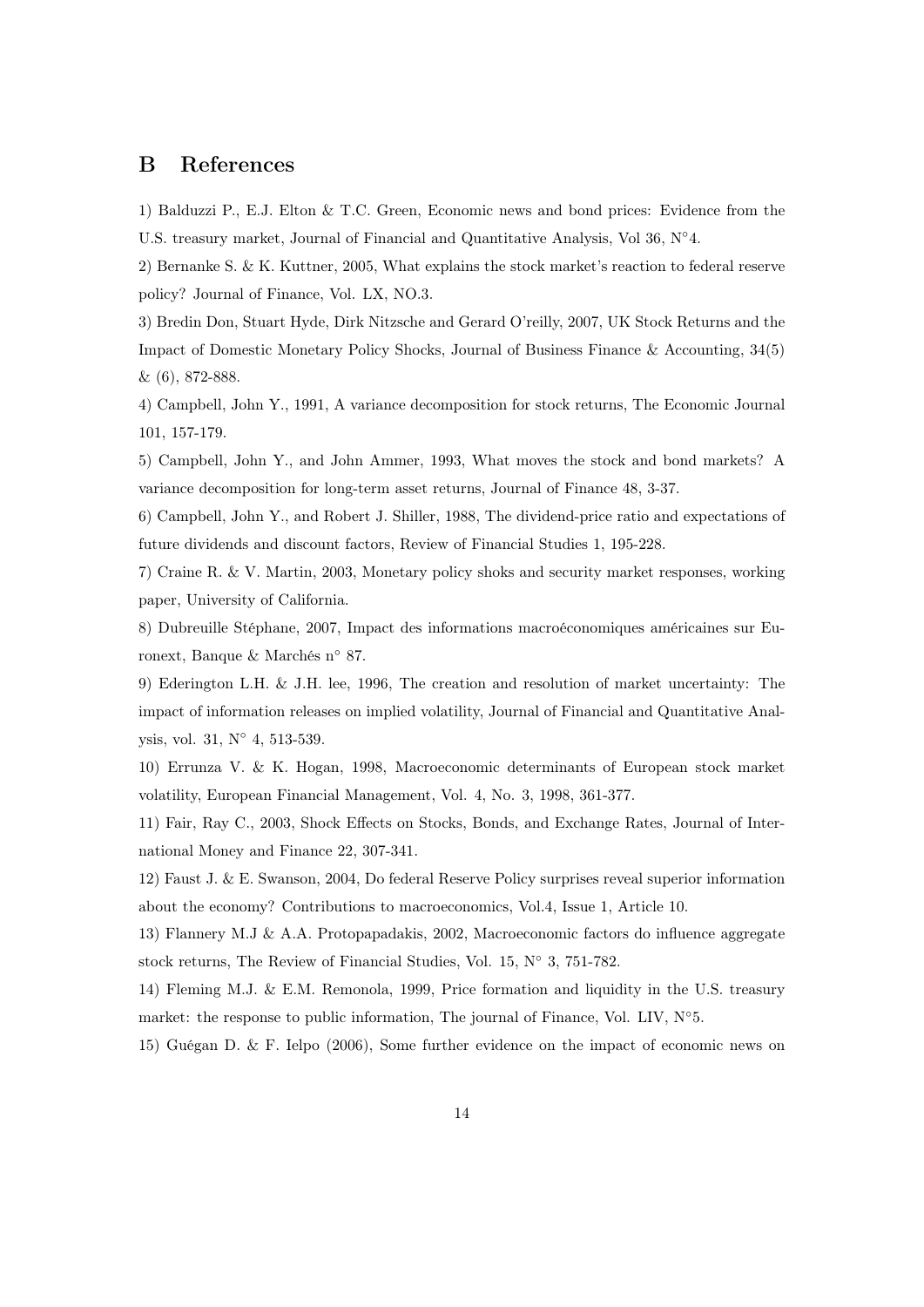interest rates, Journée d'économétrie UPX, Novembre 2006.

16) Gürkaynak R., B. Sack & E. Swanson, 2004, Do actions speak louder than words? The response of asset prices to monetary policy, actions and statements, Federal Reserve Board, Washington, D.C.

17) Jones B., C.T. Lin, A. Mansur & M. Masih, 2005, Macroeconomic announcements, volatility, and interrelationships: an examination of the UK interest rate and equity markets, International Review of Financial Analysis 14, 356-375.

18) Kuttner K., 2000, Monetary policy surprises and interest rates: Evidence from the Fed funds futures market, Journal of monetary economics, Vol.47, p 523-544.

19) Malliaropulos Dimitrios, 1998, Excess stock returns and news: evidence from European markets, European Financial Management, Vol. 4, No. 1, pp. 29-46.

20) McQueen G. & V.V. Roley, 1993, Stock prices, news and business conditions, The Review of Financial Studies, Vol. 6, N◦3, 683-707.

21) Nikkinen J. & P. Sahlstöm, 2004, Scheduled domestic and US macroeconomic news and stock valuation in Europe, Journal of multinational financial management 14, 201-215.

22) Nikkinen J. & P. Sahlström, 2001, Impact of scheduled U.S. macroeconomic news on stock market uncertainty: A multinational perspective, Multinational Finance Journal vol. 5,  $N^{\circ}2$ , p 129.

23) Poitras M., 2004, The impact of macroeconomic announcements on stock prices: In search of state dependence, Southern Economic Journal 70(3), 549-565.

24) Rigobon R. & B. Sack, 2001, Measuring the reaction of monetary policy to the stock market, Finance and Economics Discussion Series 2001-14, Board of Governors of the Federal Reserve System (U.S.).

25) Rigobon R. & B. Sack, 2002, The impact of monetary policy on asset prices, NBER Working Paper.

26) Rigobon R. & B. Sack, 2003, Measuring the reaction of monetary policy to the stock market, The quarterly journal of Economics.

27) Rigobon R. & B. Sack, 2004, The impact of monetary policy on asset prices, Journal of Monetary Economics, Vol. 51, p 1553-1575.

28) Rigobon R. & B. Sack, 2006, Noisy Macroeconomic Announcements, Monetary Policy, and Asset Prices, NBER working paper No. 12420.

29) Shwert G. William, 1981, The adjustment of stock prices to information about inflation, Journal of Finance, Vol. XXXVI, No 1.